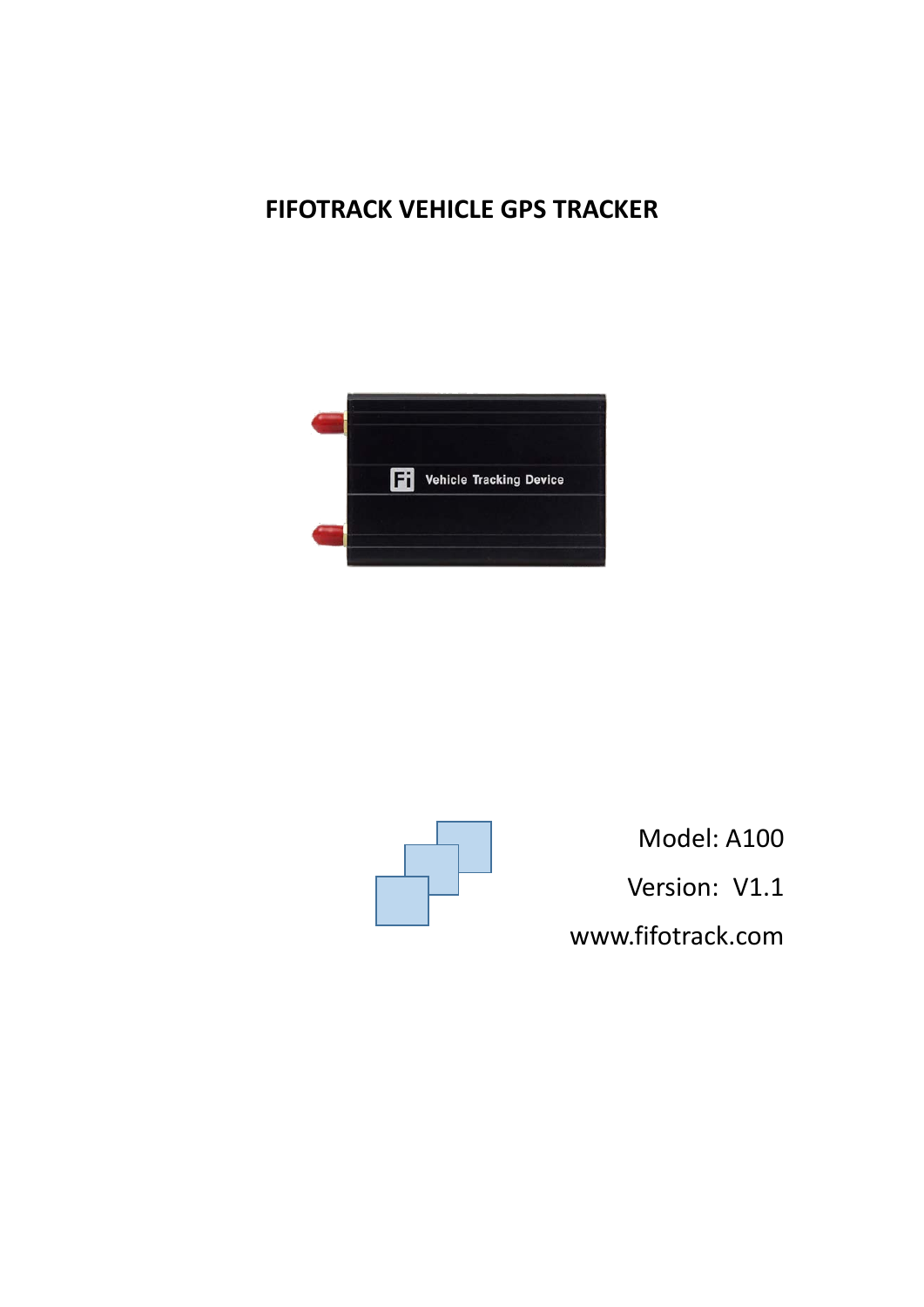## **Copyright and Disclaimer**

- All copyrights belong to Shenzhen fifotrack Solution Co., Ltd. You are not allowed to revise, copy or spread this file in any form without consent of fifotrack.
- $\odot$  **Fi** is trademark of fifotrack, protected by law.
- Please read this user guide carefully before installation to avoid any possible personal injury or property loss.

## **Revision History**

| <b>Version</b> | Author  | <b>Revision Date</b> | Description of change |
|----------------|---------|----------------------|-----------------------|
| V1.1           | Cici Wu | August 17, 2015      | Initial revision      |
|                |         |                      |                       |

## **Related Files**

| Version                                                    | <b>File</b>                                                                                                                         | Remarks                            |  |
|------------------------------------------------------------|-------------------------------------------------------------------------------------------------------------------------------------|------------------------------------|--|
| V1.2                                                       | <fifotrack a100="" and="" command<="" gprs="" protocol="" td=""><td colspan="2">GPRS protocol between terminal and</td></fifotrack> | GPRS protocol between terminal and |  |
|                                                            | List>                                                                                                                               | server, command details of         |  |
|                                                            |                                                                                                                                     | GPRS/SMS/COM                       |  |
| V1.1                                                       | <fifotrack guide="" parameter="" tool="" user=""></fifotrack>                                                                       | PC software tool for<br>parameters |  |
|                                                            |                                                                                                                                     | configuration                      |  |
| V1.1                                                       | <usb cable="" driver="" guide="" installation=""></usb>                                                                             | How to install USB cable driver    |  |
| V1.1                                                       | <firmware guide="" upgrade=""></firmware>                                                                                           | How to upgrade firmware            |  |
| Download link: http://www.fifotrack.com/Support/Userguide/ |                                                                                                                                     |                                    |  |

## **Related Software**

| Version                                                    | Software                            | Remarks                            |
|------------------------------------------------------------|-------------------------------------|------------------------------------|
| V1.0                                                       | < Parameter Tool >                  | Parameter configuration tool on PC |
| V1.11.0                                                    | < PL2303_Prolific_DriverInstaller > | Driver for USB cable               |
| V1.0                                                       | < Firmware Upgrade Suite>           | Tool for firmware upgrade          |
| Download link: http://www.fifotrack.com/Support/Userguide/ |                                     |                                    |

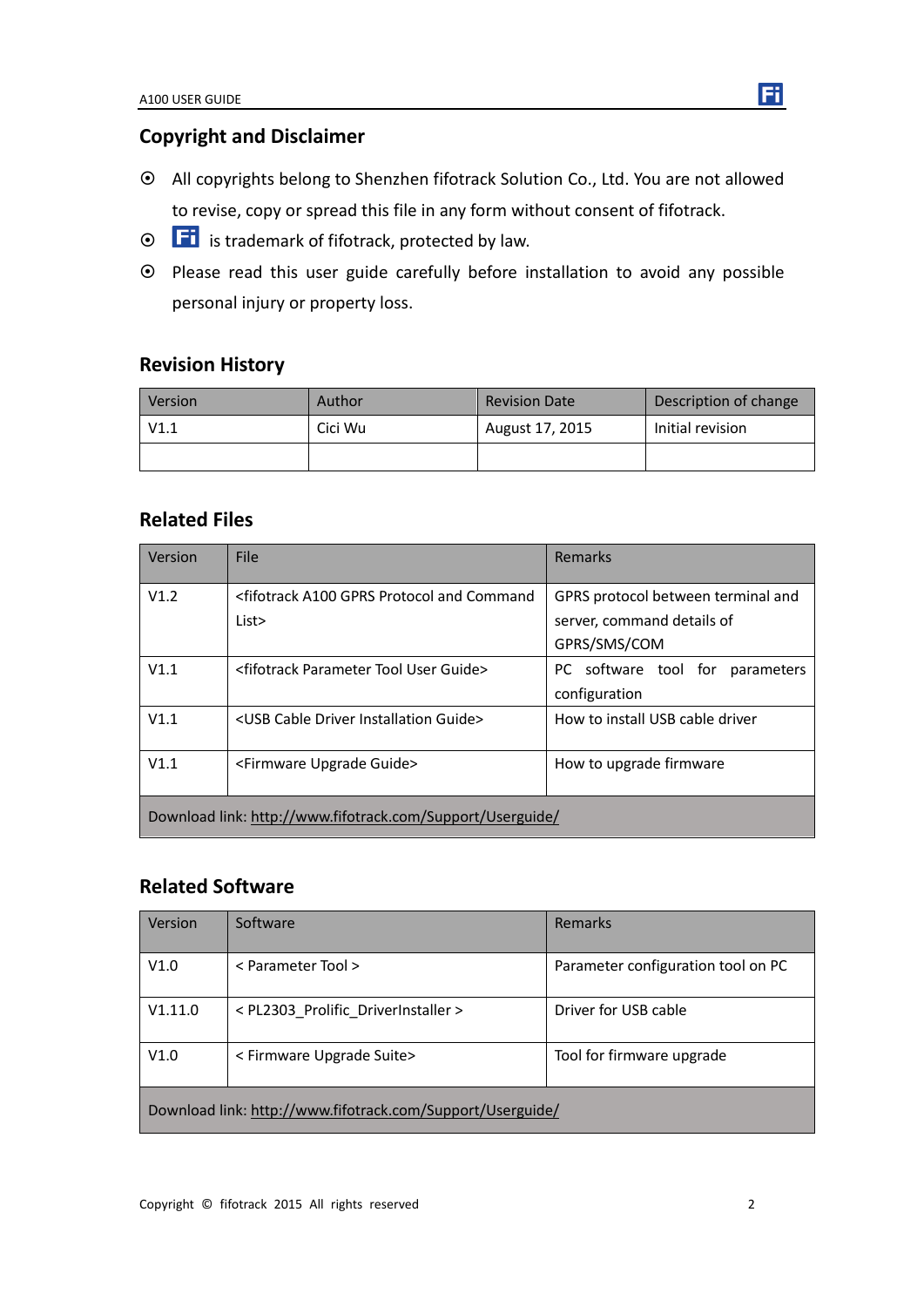# **Contents**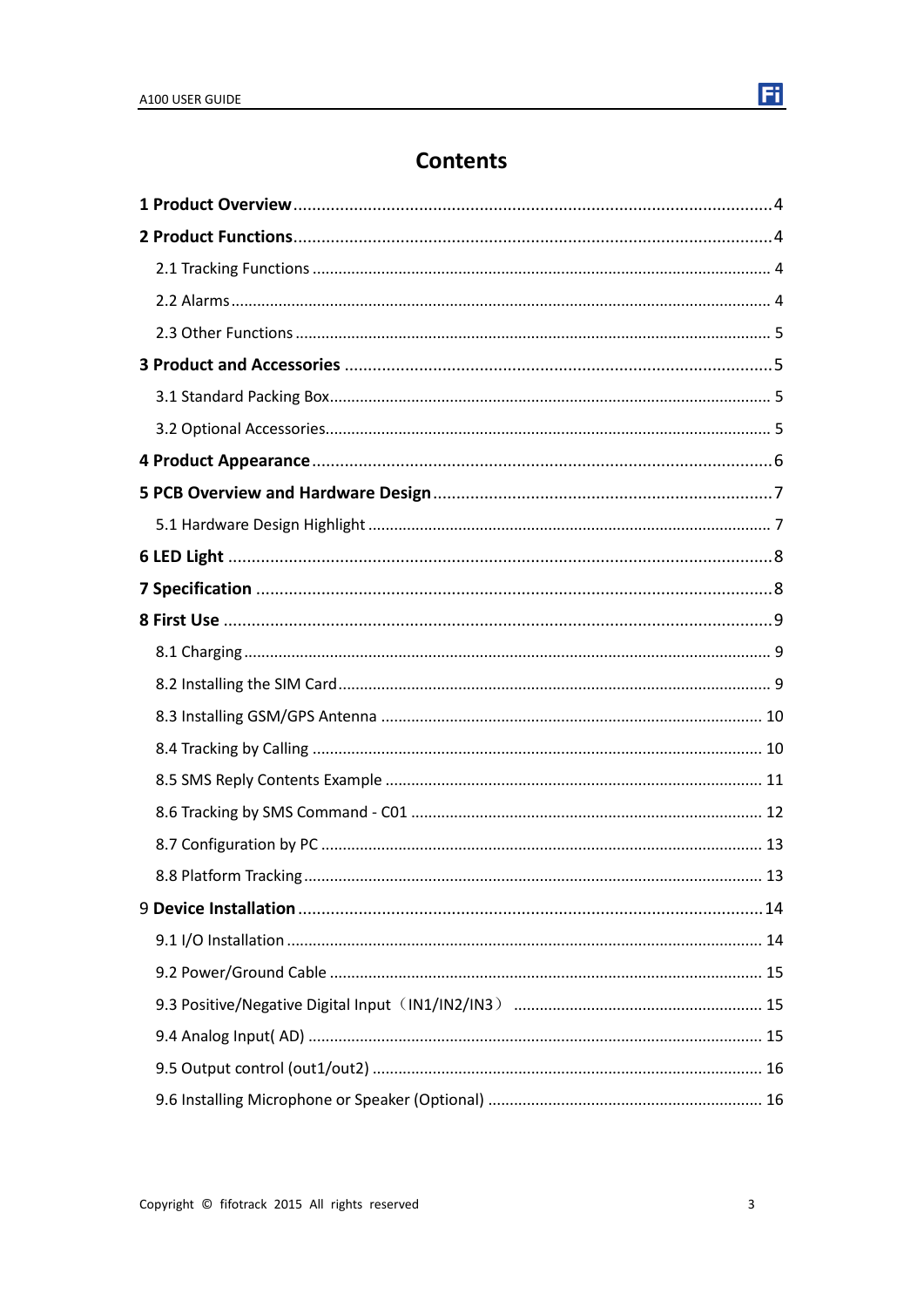## <span id="page-3-0"></span>**1 Product Overview**

A100 is a multifunctional model which is suitable for fleet management, public transportation management, school bus management, taxi operation management, vehicle insurance company management, rent car management and private car antitheft, etc. It can integrate with different sensors and collect the specific data as per customers' requirements. Besides, A100 has core functions to meet users' demands, such as harsh acceleration/braking alarm, driving behavior analysis, custom digital input, jamming detection, two-way calling and OTA. A100 uses own FIFOTRACK GPRS PROTOCOL which is simple and practical, this enables the customers to integrate on their own platform efficiently.

## <span id="page-3-1"></span>**2 Product Functions**

#### <span id="page-3-2"></span>2.1 Tracking Functions

- GPS+GSM Base Station Dual Tracking
- Real Time Tracking
- **•** Time Interval Tracking
- Distance Tracking
- Direction Change Tracking
- <span id="page-3-3"></span>Mobile Phone Tracking

#### 2.2 Alarms

- SOS Alarm
- GPS Antenna Cut Alarm
- **External Power Cut Alarm**
- **•** Engine/Door Status Alarm
- Maintenance remind
- GEO-Fence Alarm
- **•** Speeding Alarm
- Idling Alarm
- **•** Fatigue Driving Alarm
- **•** Harsh Acceleration Alarm
- Harsh Braking Alarm
- Parking Overtime Alarm

Copyright © fifotrack 2015 All rights reserved 4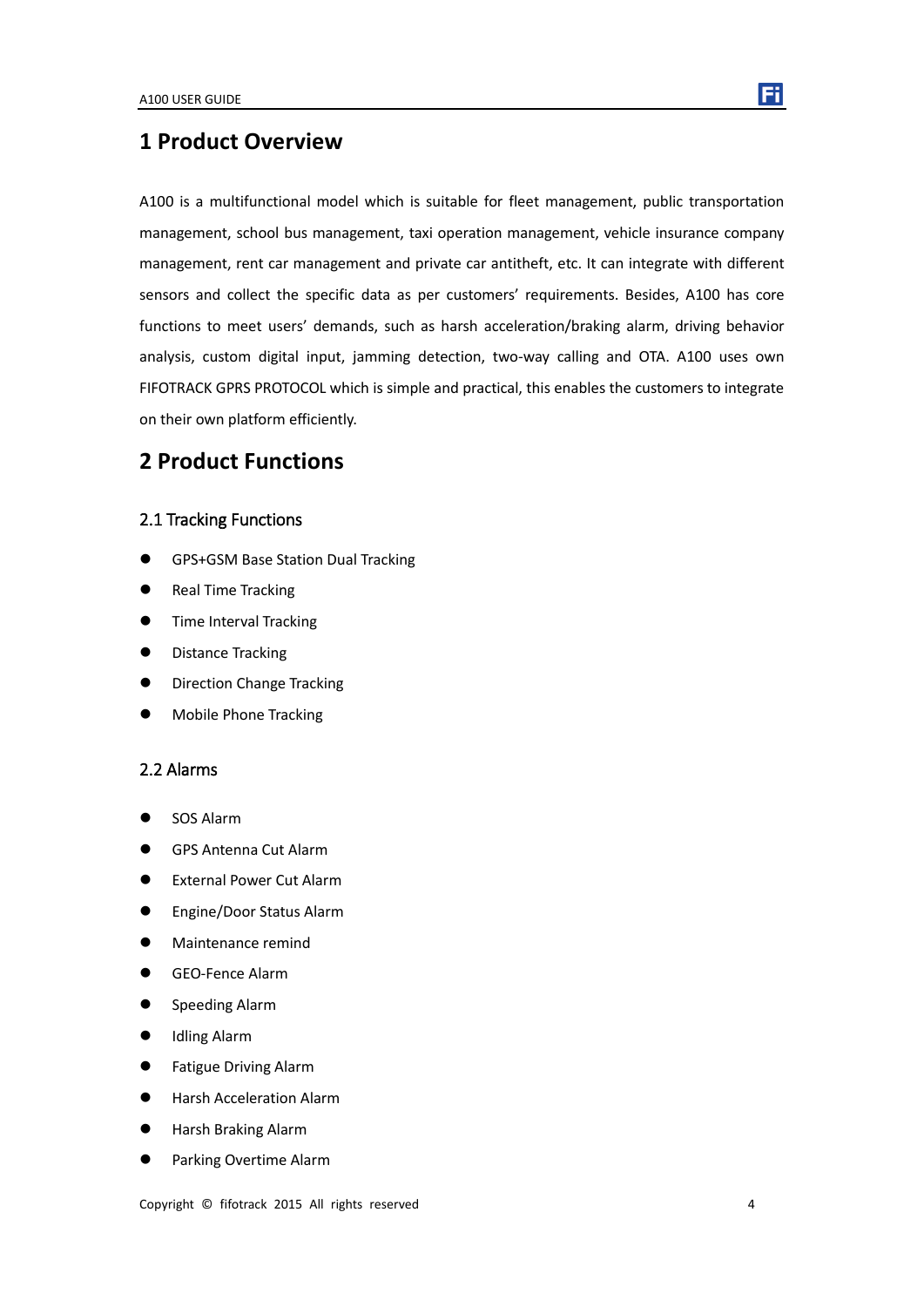- GPS Jamming Alarm
- GSM Jamming Alarm
- **•** Internal Battery Low Alarm
- <span id="page-4-0"></span>External Battery Low Alarm

#### 2.3 Other Functions

- Stop Car Remotely
- **•** Fuel monitoring
- 8 MB Flash Memory
- Custom Digital Input
- Detect ACC Status to Inhibit Static Drift
- $\bullet$  OTA
- Uploading Mode Settings for ACC ON/ACC OFF
- **•** Roaming Time Interval Setting
- $\bullet$  Mileage And Running Time Settings
- Voice monitoring (Optional)
- <span id="page-4-1"></span>Two-way Calling (Optional)

## **3 Product and Accessories**

#### <span id="page-4-2"></span>3.1 Standard Packing Box









Main Unit Wire GPS Antenna GSM Antenna

## <span id="page-4-3"></span>3.2 Optional Accessories



USB Cable **Relay** Microphone Speaker







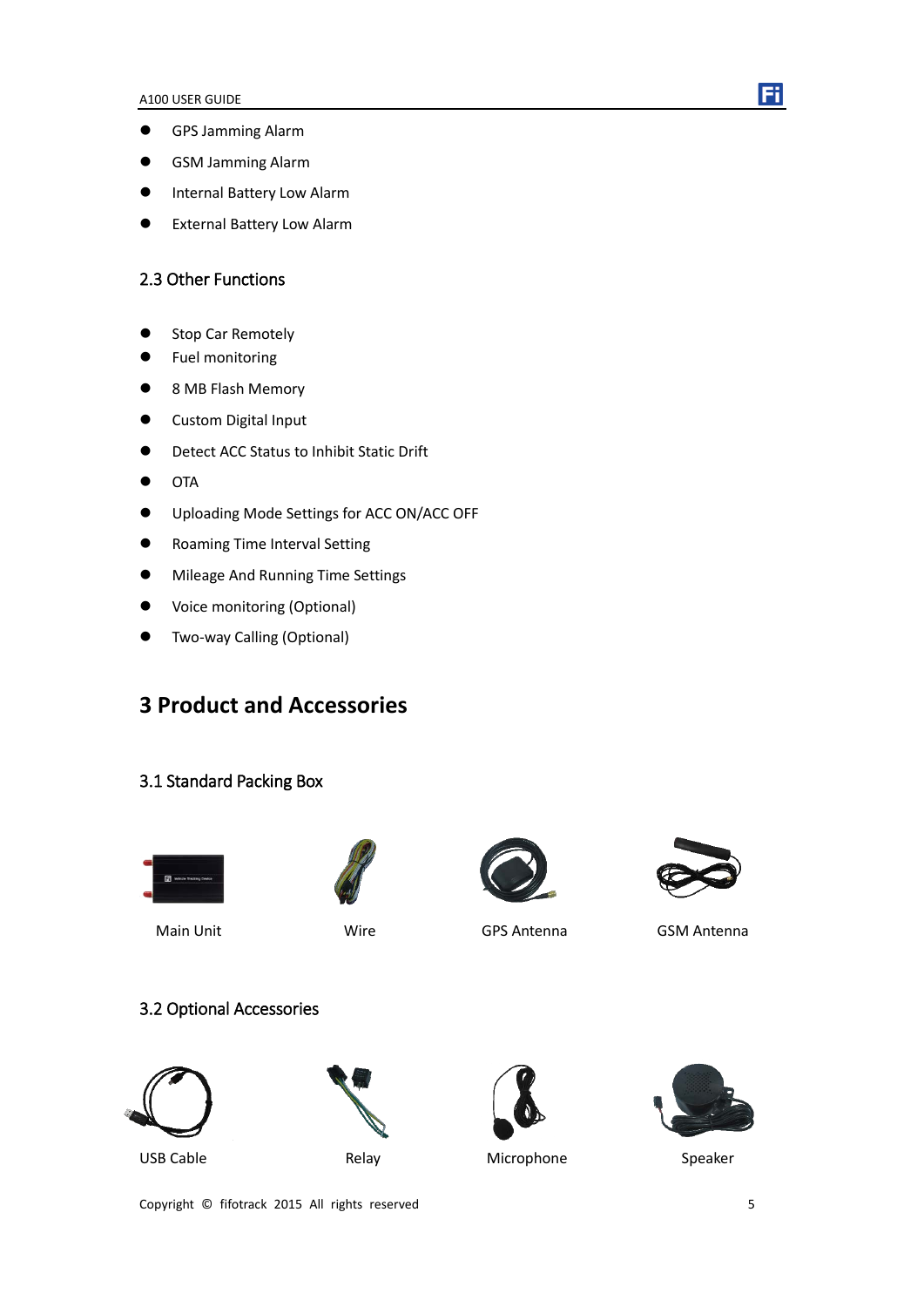$\sigma$ 

<span id="page-5-0"></span>AS10 Fuel sensor

# **4 Product Appearance**





Copyright © fifotrack 2015 All rights reserved 6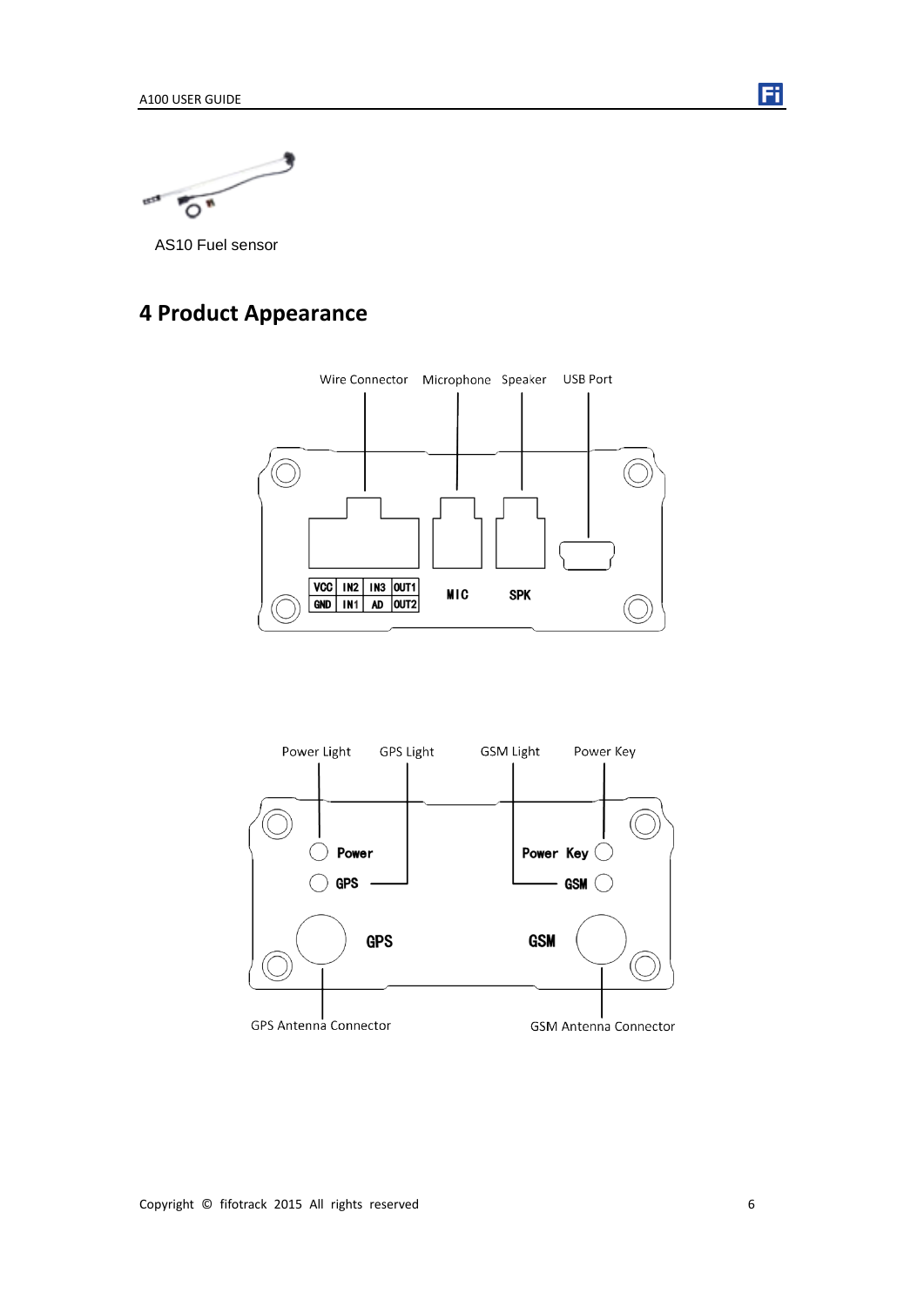# <span id="page-6-0"></span>**5 PCB Overview and Hardware Design**





#### <span id="page-6-1"></span>5.1 Hardware Design Highlight

**Protection for sudden-change of auto power supply:** When the vehicle starts or is running, the power voltage will have a wave of change. Our product supports voltage 11V-36V. When the external power supply is below 10.5V, with low voltage detection, it will be automatically cut. When external power supply is over 36V or has high voltage peak, the product will trigger high-voltage protection through clamping, anti-pulse, and high voltage detection. This ensures the product to operate normally under high voltage.

**Auto power transient pulse:** When the vehicle starts or is running, it will generate high-voltage transient pulse with a range of hundreds of volts. If the product's circuit is not well designed, it is very easy to get damaged, and can't be used. Through multistage transient pulse protection and anti high-voltage surge protection, the product's power circuit is well protected, and it can operate stably.

**Electromagnetic immunity:** When the vehicle starts, the clock, RF, display screen and USB are very easy to be interfered by electric spark, which causes the product to operate unstably. Through PCB layout and ground wire handling, the product can work stably under interfered environment.

Copyright © fifotrack 2015 All rights reserved 7 **Anti static:** The vehicle product's working condition is complex. It is very easy to be influenced by static, which causes damage to the product's peripheral interfaces. Through ESD protection on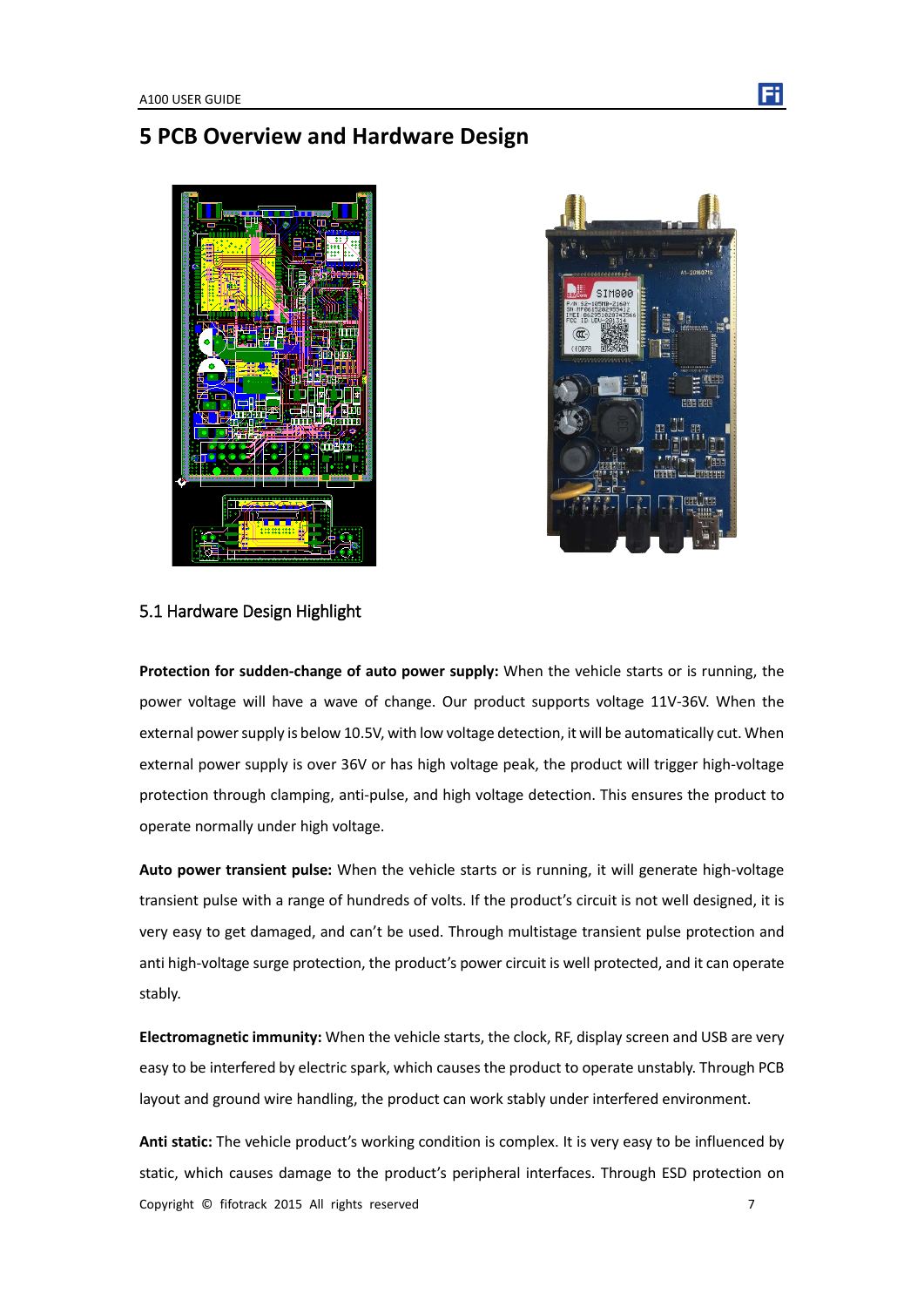circuit and ground wire handling, the static in the range of 8KV-15KV won't cause damage to product. This ensures the product's stability under complex working condition.

# <span id="page-7-0"></span>**6 LED Light**

| GPS Light (Green)          |                          |  |
|----------------------------|--------------------------|--|
| Off                        | Power off or sleep       |  |
| Flash 0.1s on and 3S off   | GPS valid                |  |
| Flash every 0.1s           | GPS antenna cut          |  |
| Flash 2s on and 2s off     | No GPS signal            |  |
| On                         | GPS module power problem |  |
| <b>GSM Light (Orange)</b>  |                          |  |
| Off                        | Power off or sleep       |  |
| Flash 0.1s on and 3s off   | <b>GSM</b> available     |  |
| Flash every 0.1s           | Device is initialing     |  |
| Flash 2s on and 2s off     | No GSM                   |  |
| External Power Light (Red) |                          |  |
| Off                        | External power cut       |  |
| Flash every 0.1s           | External power low       |  |
| On                         | External power normal    |  |

# <span id="page-7-1"></span>**7 Specification**

| <b>Item</b>             | <b>Specification</b>                                        |
|-------------------------|-------------------------------------------------------------|
| Dimension               | 90*60*27mm                                                  |
| Weight                  | 140g                                                        |
| <b>GSM Module</b>       | SIMCOM800                                                   |
| GPS Module              | U-blox7Q                                                    |
| Input Voltage           | DC 11~36V/1.5A                                              |
| <b>Internal Battery</b> | 600mAh/3.7V                                                 |
| Power                   | 30-35mA standby current                                     |
| Consumption             |                                                             |
| Internal Battery Life   | 15 hours in sleep mode, and 6 hours in normal working mode. |
| Operating               | $-20^{\circ}$ C $\sim$ 70 $^{\circ}$ C                      |
| Temperature             |                                                             |
| Humidity                | 5%~95%                                                      |
| <b>LED Light</b>        | 3 LED lights indicating GPS/GSM/External power status       |
| Button/ Switch          | 1 SOS Button, 1 power switch                                |
| Flash Memory            | 8MB (GPRS data 16000 units, SMS data 4000 units)            |

Copyright © fifotrack 2015 All rights reserved 8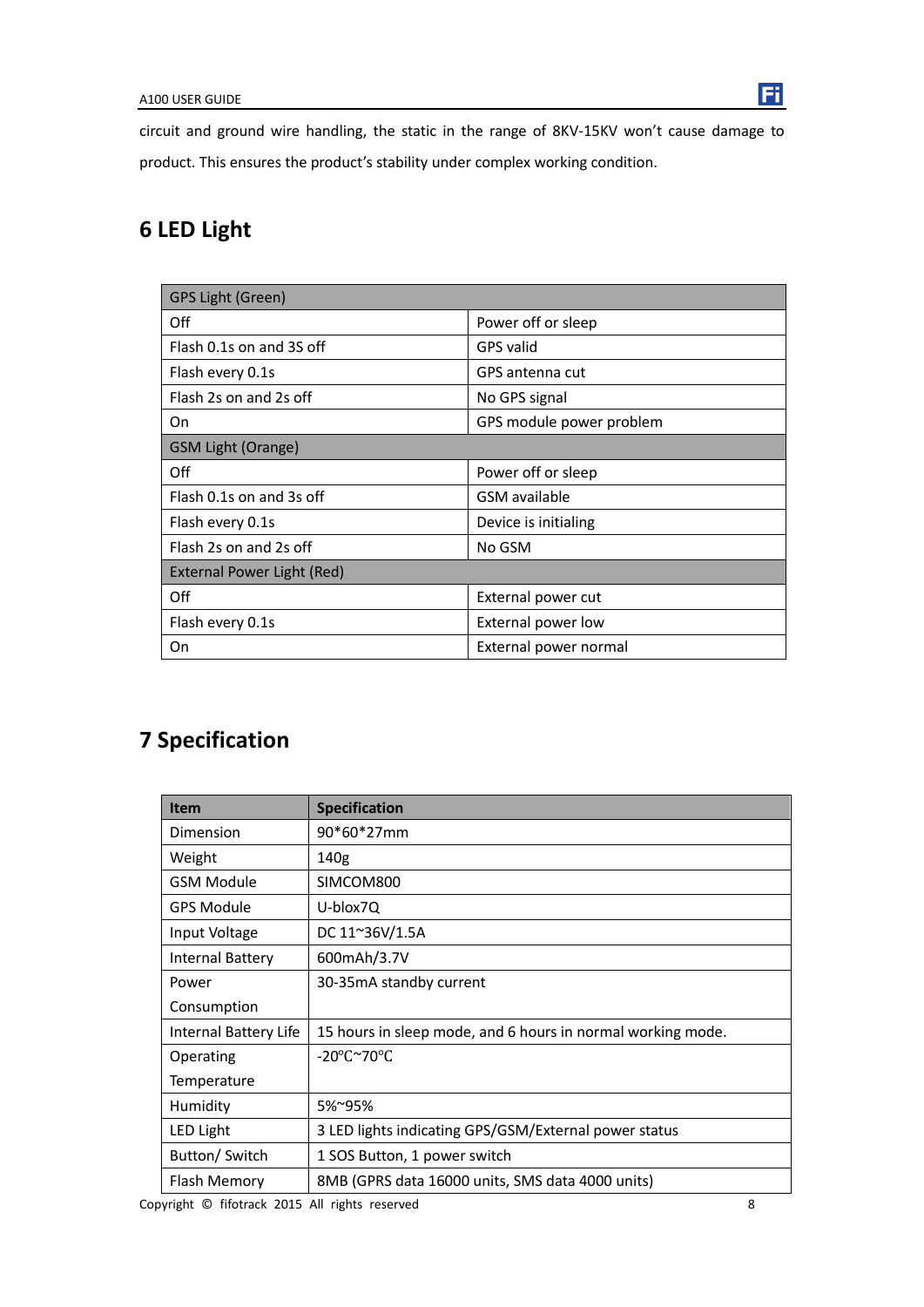| Sensor                   | 3D Accelerator Sensor                                                 |  |
|--------------------------|-----------------------------------------------------------------------|--|
| <b>GSM</b><br>Frequency  | GSM 850/900/1800/1900MHz                                              |  |
| Band                     |                                                                       |  |
| <b>GPS Sensitivity</b>   | $-161$ d $Bm$                                                         |  |
| <b>GPS Start Speed</b>   | Cold start 35s                                                        |  |
|                          | Hot start 1s                                                          |  |
| <b>Position Accuracy</b> | 10 <sub>m</sub>                                                       |  |
| I/O Port                 | 3 Digital inputs - 1 negative input, 1 positive input, 1 custom input |  |
| (Default positive input) |                                                                       |  |
|                          | 1 Analog input, voltage range is 0-12V                                |  |
|                          | 2 Output                                                              |  |
|                          | 1 Microphone port                                                     |  |
|                          | 1 Speaker port                                                        |  |
|                          | 1 USB port                                                            |  |

# <span id="page-8-0"></span>**8 First Use**

#### <span id="page-8-1"></span>8.1 Charging

First time use A100, please connect positive wire(+ Red) and ground wire(-black) to 12V or 24V external power supply, charging device at least 2 hours, 3 hours is suggested. Before installation, ensure all of the parameters setting and test are finished.

### <span id="page-8-2"></span>8.2 Installing the SIM Card

- Device can't support 3G or 4G network. Make sure the SIM card supports 2G.
- **•** Ensure the SIM card has enough balance.
- Ensure PIN code has been closed.
- Authorization SOS numbers can't work well if SIM card doesn't have caller ID service. E.g.: device can't reply SMS to authorization SOS number because SIM card can't identify incoming call.
- SIM card should have GPRS function for platform tracking.
- Turn off device before SIM card installation.

Ħ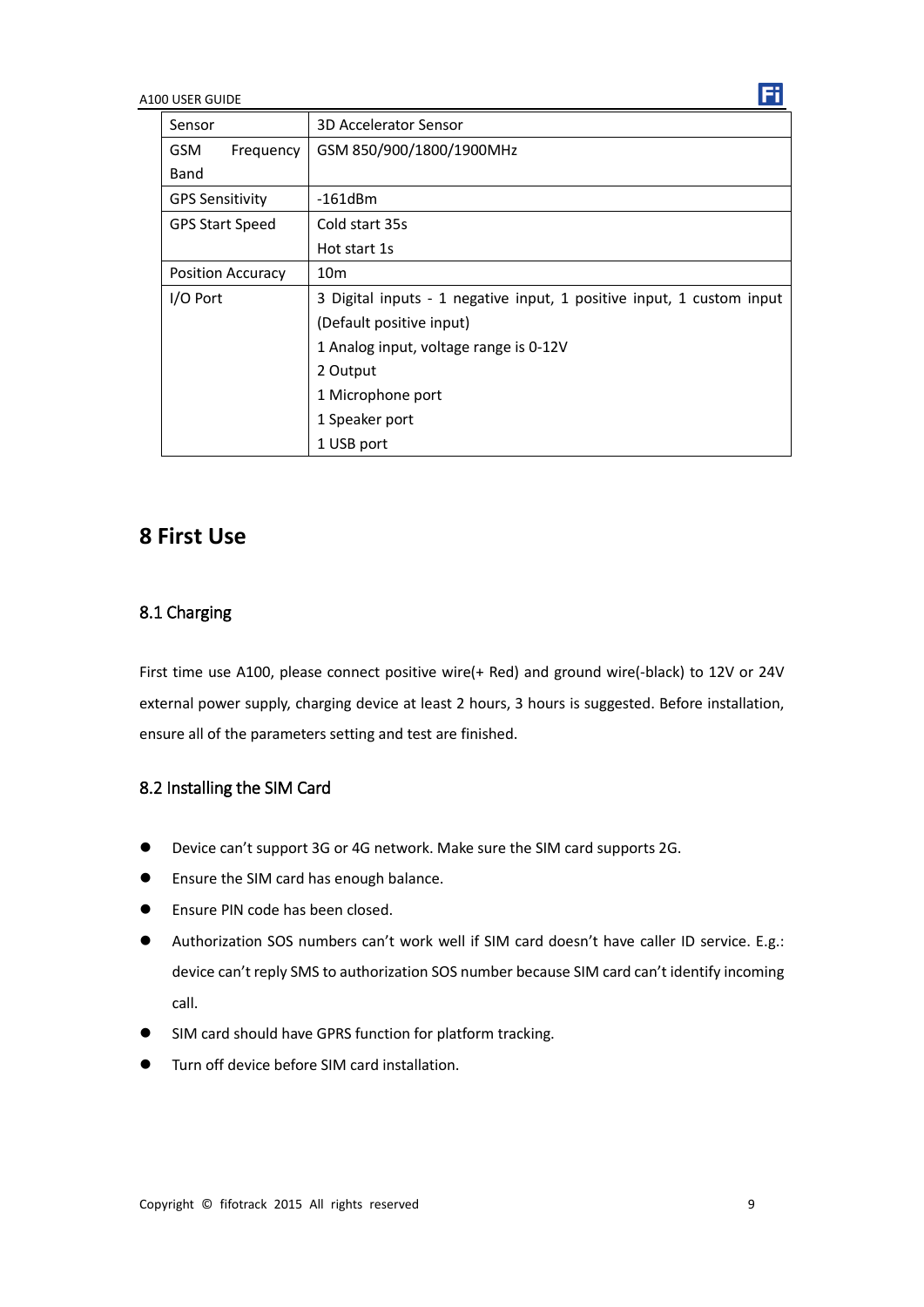





**Insert SIM card into SIM card slot** Make sure the chip is facing to PCB. Pay attention to the cutaway angle direction of SIM

**Close front cover and lock the screw**

### <span id="page-9-0"></span>8.3 Installing GSM/GPS Antenna

Connect GSM Antenna to SMA connector with "GSM" silk. The GSM antenna's signal is omnidirectional, you can hide it anywhere that is far from the power supply.

Connect GPS Antenna to SMA connector with "GPS" silk. GPS antenna should face to the sky for stronger GPS signal reception, and the silvery silk side should be downward. Fix GPS antenna with double sided tapes for stable signal reception.

 $\triangle$  Don't install the GPS antenna where shielded by metal. For example, inside a metal can.



### <span id="page-9-1"></span>8.4 Tracking by Calling

Copyright © fifotrack 2015 All rights reserved 10 Call the SIM card number inside A100, you will get a SMS reply with Google map link. Click it for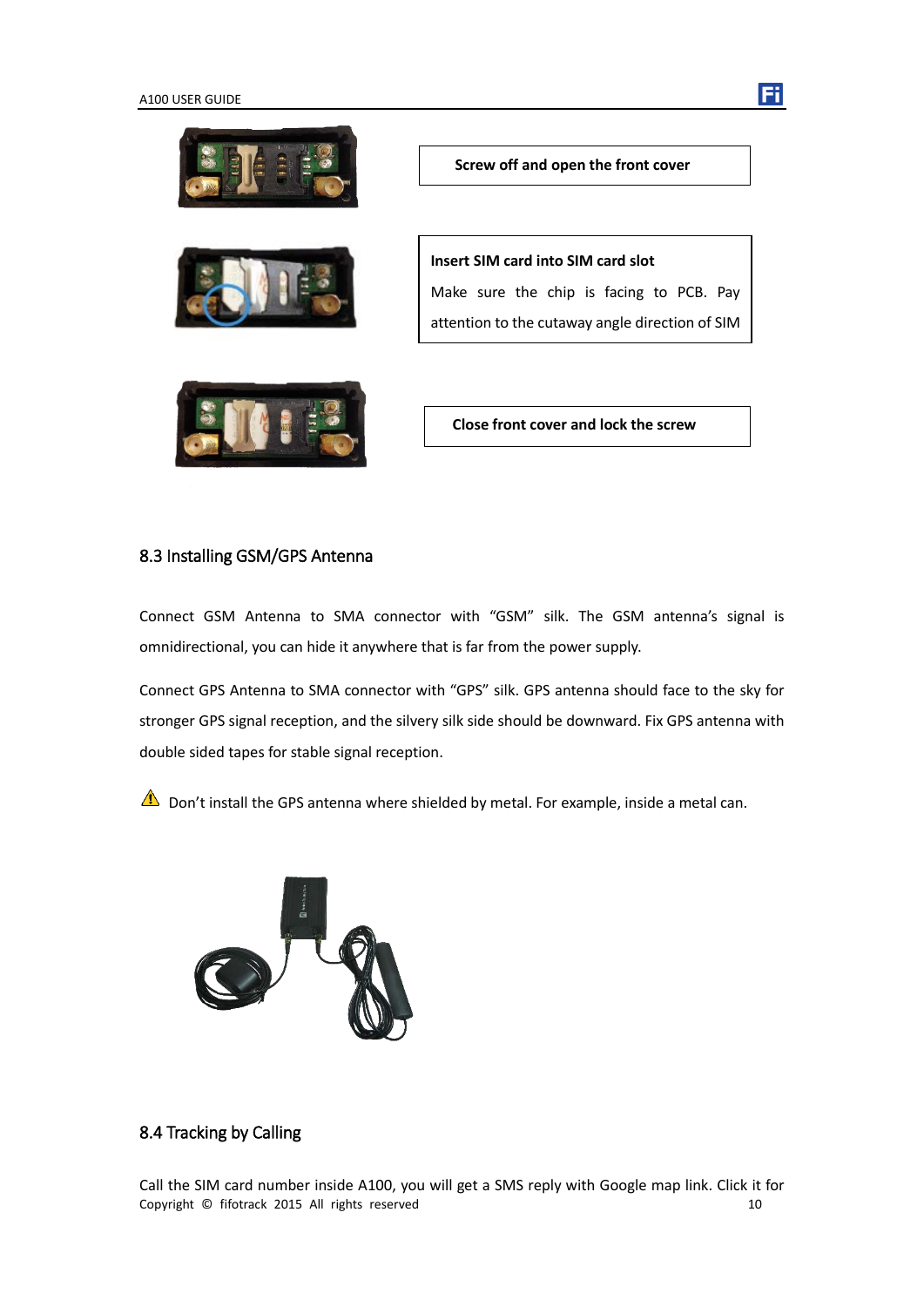

#### specific map location.







### <span id="page-10-0"></span>8.5 SMS Reply Content Example

2015-09-04 07:44:28, 0km/h, Disconnect, A, EXPW:ON,http://maps.google.com/maps ?f=q&hl=en&q=loc:22.546510,114.079403

#### **SMS Reply Format:**

Copyright © fifotrack 2015 All rights reserved 11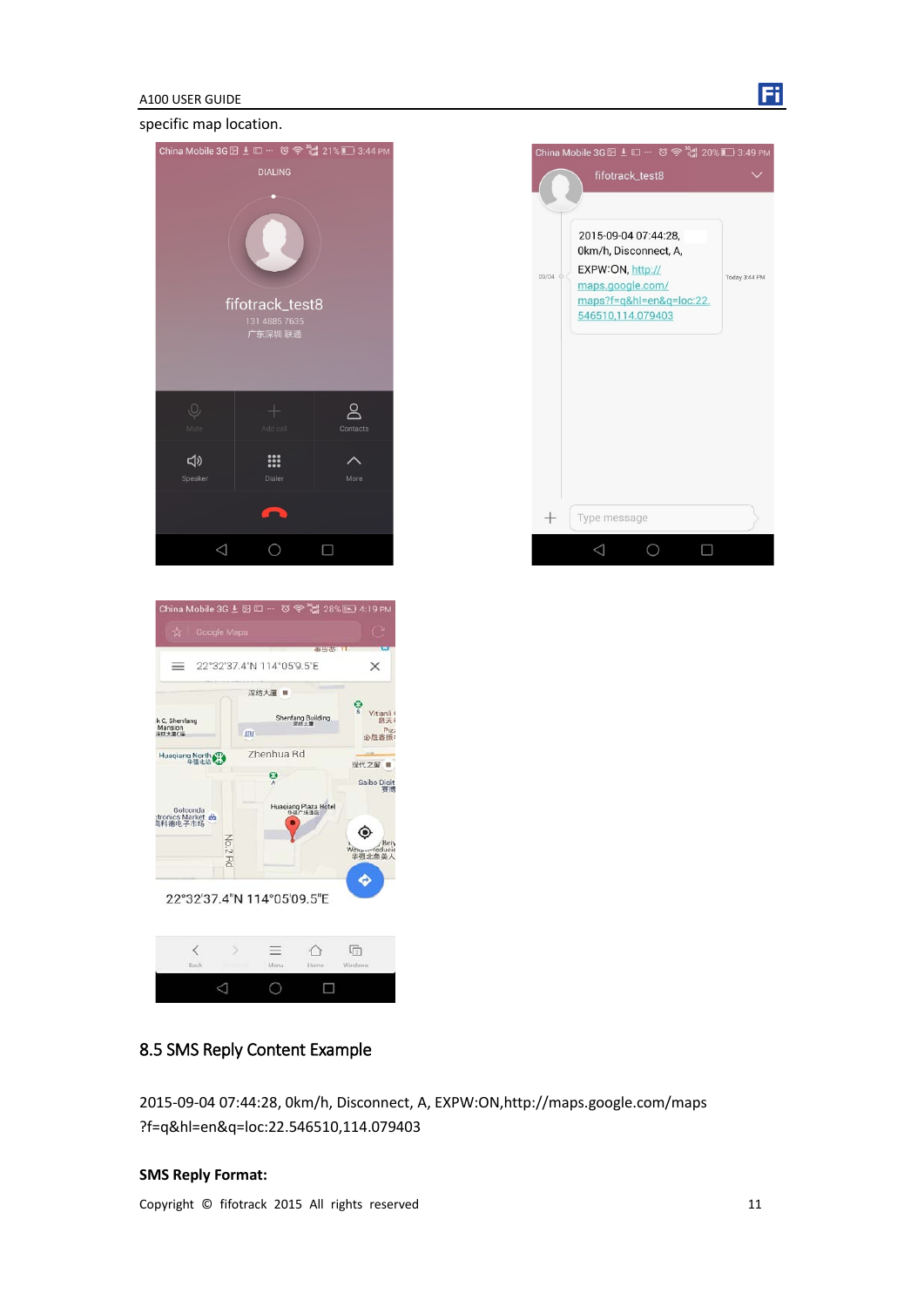| Field               | <b>Detail</b>                    | <b>Remarks</b>                          |
|---------------------|----------------------------------|-----------------------------------------|
| 2015-09-04          | Date and time, format YYMMDD     | Date and time                           |
| 07:44:28            | hh:mm:ss                         |                                         |
| 0Km/h               | Speed is 0km/h                   | Speed                                   |
| Disconnect          | <b>GPRS disconnect</b>           | GPRS connection status, "disconnect" or |
|                     |                                  | "connect".                              |
| A                   | GPS fixed                        | GPS Status, "A" means GPS valid, "V"    |
|                     |                                  | means GPS invalid.                      |
| EXPW:ON             | External power on                | External power status. "ON" means       |
|                     |                                  | external power normal, "OFF" means      |
|                     |                                  | external power cut.                     |
| http://maps.google. | Google map link, latitude in the | Google map link with latitude and       |
| com/maps            | front of longitude after "Loc".  | longitude, which can be opened directly |
| ?f=q&hl=en&q=loc:   | Unit degree                      | on smart phone.                         |
| 22.546510,114.079   | Latitude=22.546510°              |                                         |
| 403                 | Longitude=114.079403°            |                                         |
|                     |                                  |                                         |

## <span id="page-11-0"></span>8.6 Tracking by SMS Command - C01

SMS Command: 000000,C01

SMS Reply: Current location



Note: Default SMS password is "000000", set new SMS password with B10 command. Please refer to <FIFOTRACK COMMAND LIST> for more details.

Ħ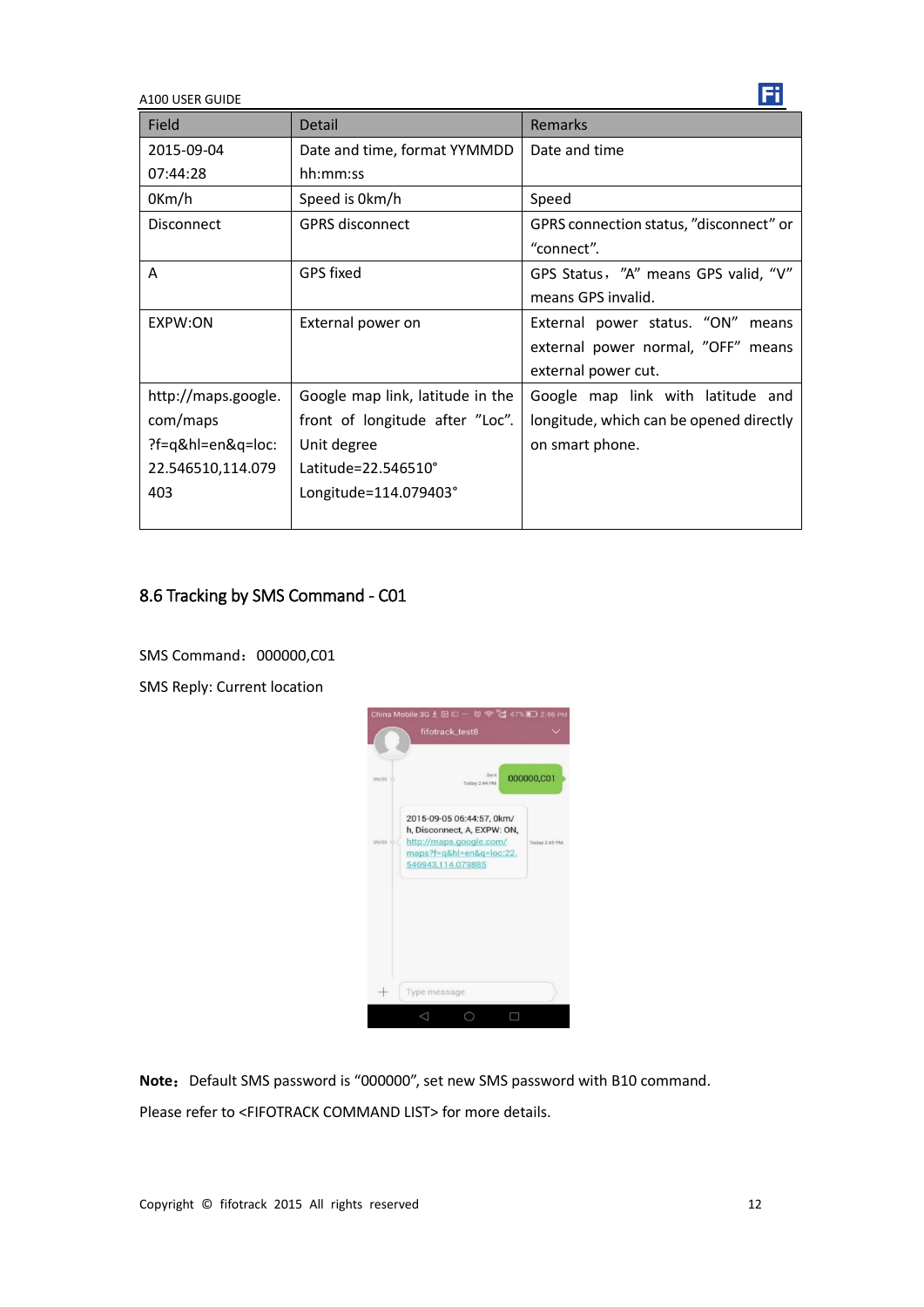#### <span id="page-12-0"></span>8.7 Configuration by PC

fifotrack company provide <FIFOTRACK PARAMETER TOOL> for configuration. Please download USB cable driver and install it before using parameter tool. Refer to <USB CABLE DRIVER INSTALLATION GUIDE> if need.



Connect A100 to PC with USB cable. Run "fifotrack Parameter Tool" software which will identify port automatically and read all of the current parameters.

| Ð<br>Parameter Tool V1.0                                                                                                                                                                                                                                                                                                                                     | × |
|--------------------------------------------------------------------------------------------------------------------------------------------------------------------------------------------------------------------------------------------------------------------------------------------------------------------------------------------------------------|---|
| 9600<br>Default<br>COM6<br>▾╎<br>Open<br>▼<br>GPRS<br>Main Parameter   Alarm Setting   Terminal Info                                                                                                                                                                                                                                                         |   |
| Mode<br>-Timing Upload Setting-<br>$\blacktriangledown$<br>Timing Interval<br>IP<br>lo.<br>s.<br>Roaming Interval<br>Port<br>lo<br>I٥<br>z.<br>ACC OFF Interval<br>APN<br>10<br>z.<br>Parking Interval<br>Iо<br>APN Username<br>z.<br>APN Password<br>-Distance Upload Setting-<br>Tracker ID<br>Distance Interval<br>lo.<br>m<br>Read<br>Read<br>Set<br>Set |   |
| Port Closed                                                                                                                                                                                                                                                                                                                                                  |   |

#### <span id="page-12-1"></span>**Please read <FIFOTRACK PARAMETER TOOL USER GUIDE> for more details.**

## 8.8 Platform Tracking

You can use SMS commands B00, B01, B02, B03 to set server IP, port, APN and GPRS uploading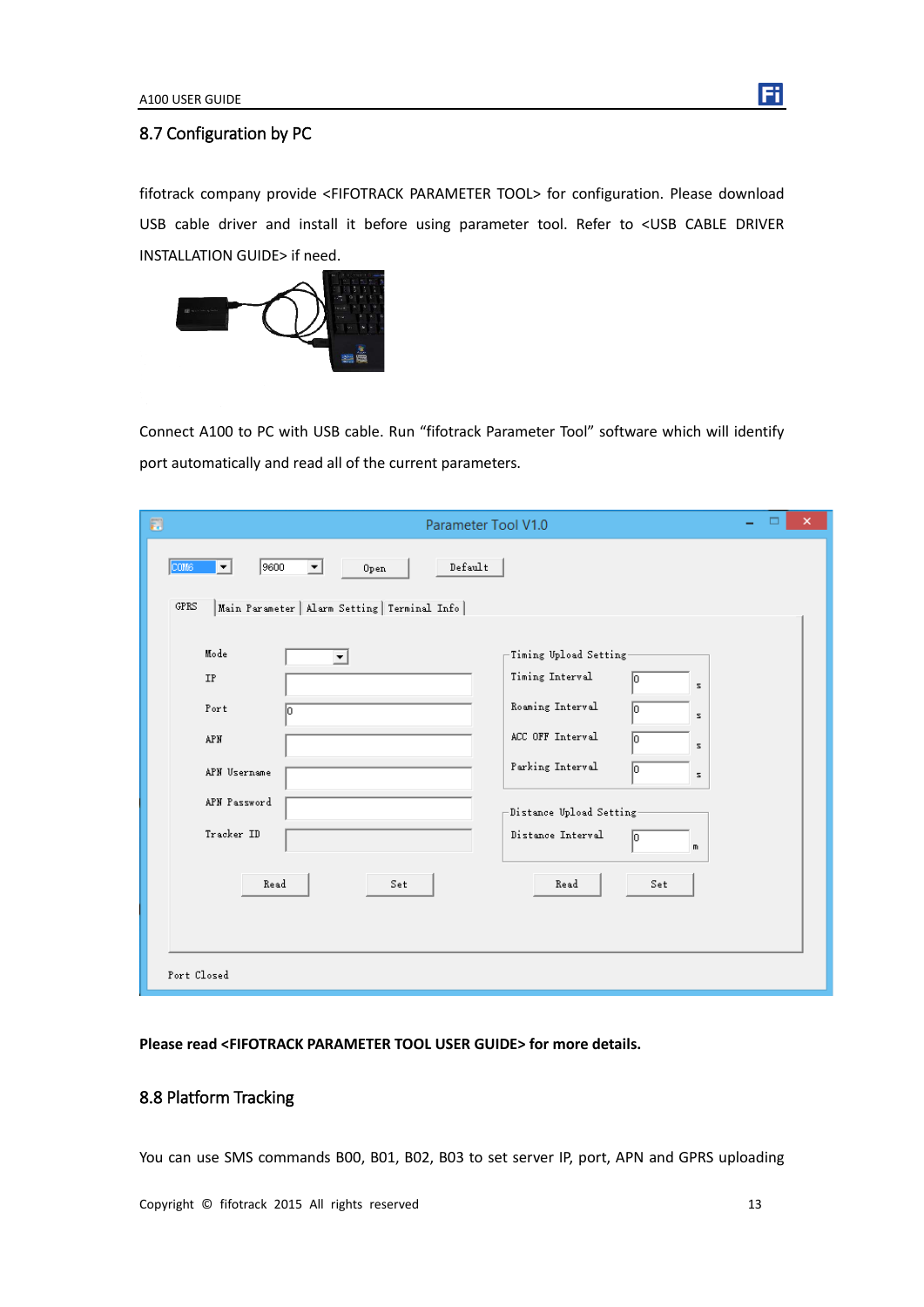interval.

<span id="page-13-0"></span>You can also set those parameters via parameter tool software on PC.

# **9 Device Installation**

## <span id="page-13-1"></span>9.1 I/O Installation

I/O wire has 8 pins, including power, digital positive and negative inputs, output and analog input.



| $ {\sf VCC} $ | IN <sub>2</sub> | IN3       | OUT <sub>1</sub> |
|---------------|-----------------|-----------|------------------|
| GND           | IN1             | <b>AD</b> | OUT <sub>2</sub> |

| I/O              | Color        | <b>Function</b>                                                       |
|------------------|--------------|-----------------------------------------------------------------------|
| <b>VCC</b>       | Red          | Positive power, connect to positive of vehicle battery, input voltage |
|                  |              | range 11-36V                                                          |
| <b>GND</b>       | <b>Black</b> | Ground, connect to negative of vehicle battery or the vehicle's iron  |
|                  |              | part.                                                                 |
| IN1              | White        | Digital input1, negative input (default SOS button)                   |
| IN <sub>2</sub>  | White        | Digital input2, positive input, default connect to ACC for status     |
|                  |              | detection.                                                            |
| IN <sub>3</sub>  | White        | Digital input3, custom input, default positive.                       |
| AD               | Blue         | 12 bits analog input, supports voltage range 0-12V. Connect to        |
|                  |              | external sensor, eg, fuel sensor or temperature sensor.               |
| OUT <sub>1</sub> | Yellow       | Output1                                                               |
|                  |              | Output active: low level (0V)                                         |
|                  |              | Output inactive: open drain (OD)                                      |
|                  |              | Max open-drain (inactive) voltage: 45V                                |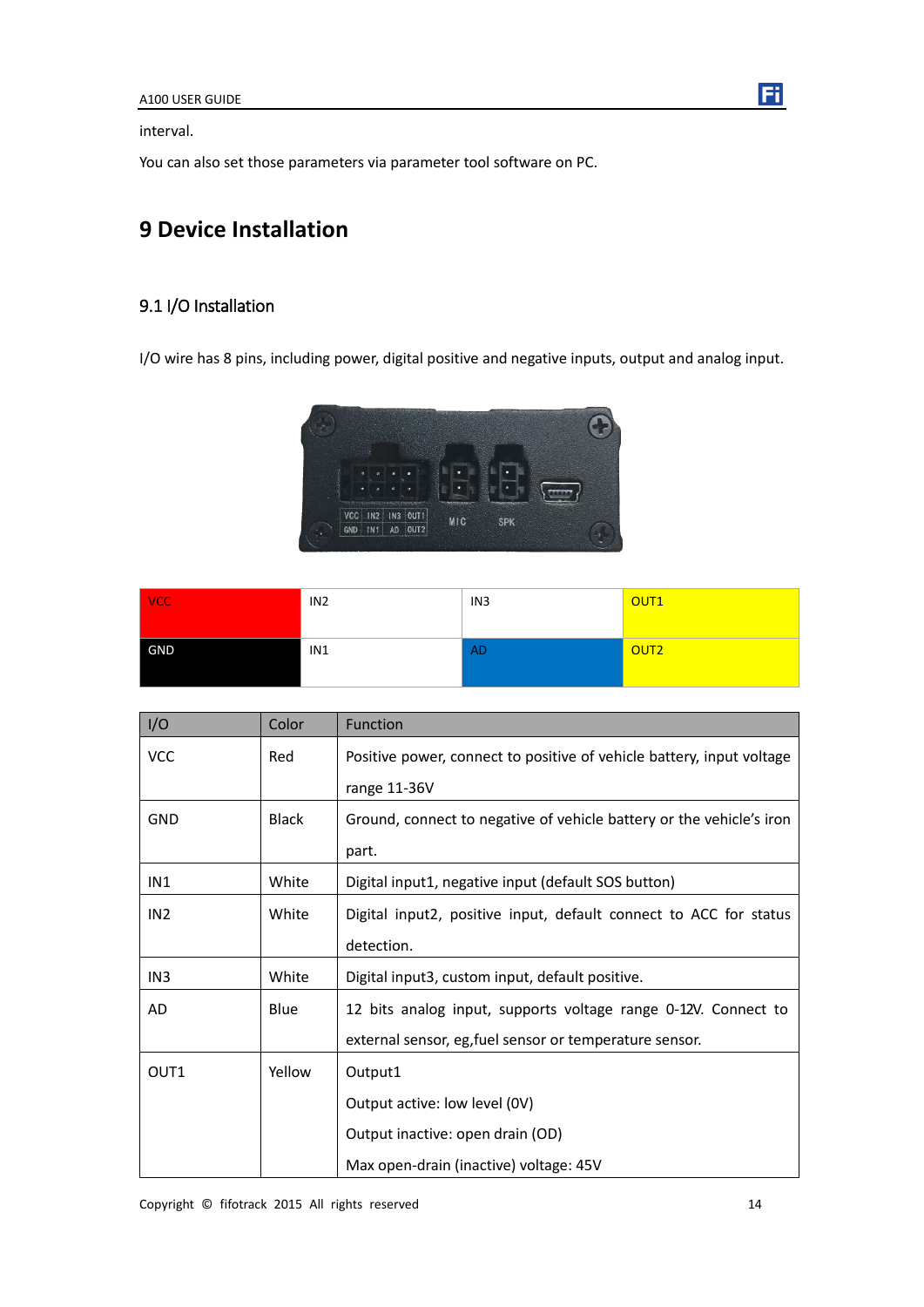|                  |        | Max current for output low voltage (valid): 500mA |
|------------------|--------|---------------------------------------------------|
| OUT <sub>2</sub> | Yellow | Output <sub>2</sub>                               |
|                  |        | Output active: low level (0V)                     |
|                  |        | Output inactive: open drain (OD)                  |
|                  |        | Max open-drain (inactive) voltage: 45V            |
|                  |        | Max current for output low voltage (valid): 500mA |

## <span id="page-14-0"></span>9.2 Power/Ground Cable



## <span id="page-14-1"></span>9.3 Positive/Negative Digital Input (IN1/IN2/IN3)



## <span id="page-14-2"></span>9.4 Analog Input( AD)

#### Calculation formula:

Copyright © fifotrack 2015 All rights reserved 15